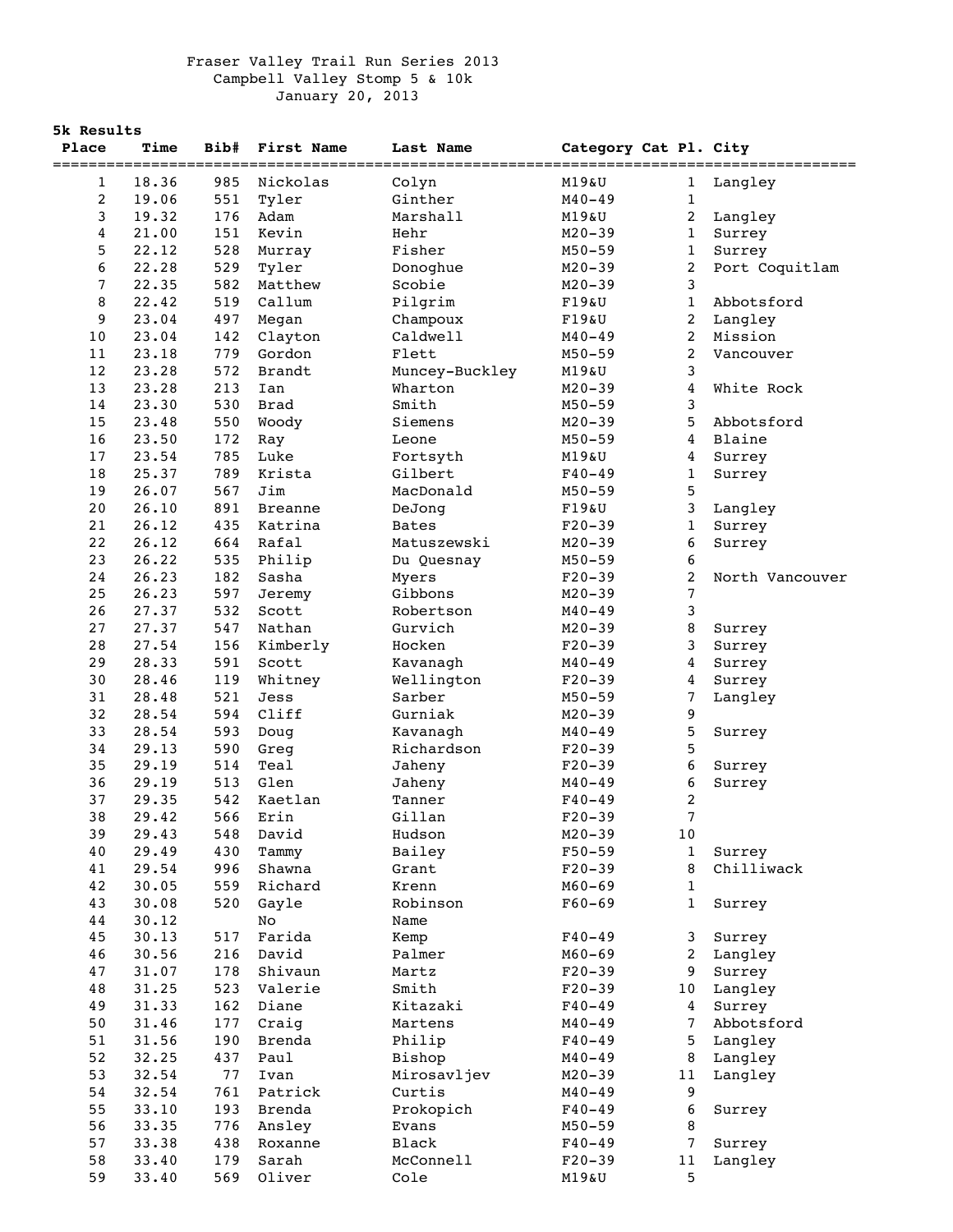| 1<br>$\overline{2}$ | 38.15<br>40.46 | 533<br>770 | Mike<br>Brian    | Murphy<br>Dickson     | $M40 - 49$<br>$M40 - 49$ | 1<br>2           | Maple Ridge<br>Port Coquitlam |  |
|---------------------|----------------|------------|------------------|-----------------------|--------------------------|------------------|-------------------------------|--|
| Place               | Time           | Bib#       | First Name       | Last Name             | Category Cat Pl. City    |                  |                               |  |
| 10k Results         |                |            |                  |                       |                          |                  |                               |  |
| 119                 | 53.30          | 160        | Caroline         | King                  | $F40 - 49$               | 25               | Surrey                        |  |
| 118                 | 53.30          | 75         | Jackie           | Morie                 | $F40 - 49$               | 24               | Surrey                        |  |
| 117                 | 47.10          | 564        | Kathe            | Atkinson              | $F40 - 49$               | 23               |                               |  |
| 115<br>116          | 46.34<br>47.07 | 772<br>522 | Tim<br>Dianna    | Dixon<br>Seifried     | $M40 - 49$<br>$F40 - 49$ | 13<br>22         | Chilliwack<br>Surrey          |  |
| 114                 | 45.54          | 510        | Sarah            | Field                 | $F20-39$                 | 31               | Langley                       |  |
| 113                 | 45.54          | 211        | Jennifer         | Watts                 | $F20-39$                 | 30               | Langley                       |  |
| 112                 | 45.53          | 592        | Rachelle         | <b>Barnes</b>         | $F20-39$                 | 29               |                               |  |
| 111                 | 45.37          | 223        | Tracy            | Zimmerman             | $F40 - 49$               | 21               | Langley                       |  |
| 110                 | 43.57          | 588        | Meena            | Natt                  | $F20-39$                 | 28               |                               |  |
| 109                 | 42.39          | 491        | Denni            | Bonetti               | $F40 - 49$               | 20               | Langley                       |  |
| 108                 | 41.52          | 493        | Penny            | Bozzard               | $F50 - 59$               | 3                | Langey                        |  |
| 107                 | 41.39          | 584        | Todd             | Jacob                 | $M40 - 49$               | 12               |                               |  |
| 106                 | 41.39          | 583        | Kim              | Stark                 | $F40 - 49$               | 19               |                               |  |
| 105                 | 40.26          | 509        | Angela           | deRuiter              | $F20-39$                 | 27               | Surrey                        |  |
| 104                 | 40.05          | 788        | Rory             | Gibbons               | $M20 - 39$               | 18               | Surrey                        |  |
| 103                 | 39.45          | 518        | Nordina          | Newton                | $F40 - 49$               | 18               | Chilliwack                    |  |
| 101<br>102          | 39.45<br>39.45 | 552<br>775 | Megan<br>Sonia   | Gatzke<br>Ellise      | $F20-39$<br>$F20-39$     | 25<br>26         | White Rock                    |  |
| 100                 | 39.09          | 527        | Dianne           | Wigston               | $F50 - 59$               | 2                | Surrey                        |  |
| 99                  | 38.55          | 596        | Lee Anne         | Beskau                | $F40 - 49$               | $17\,$           |                               |  |
| 98                  | 38.47          | 585        | Jackson          | Jacob                 | M19&U                    | 8                |                               |  |
| 97                  | 38.40          | 580        | Lauri            | Bowie                 | $F40 - 49$               | 16               |                               |  |
| 96                  | 38.39          | 427        | Jennie           | Aartsen               | $F20-39$                 | 24               | White Rock                    |  |
| 95                  | 38.39          | 187        | Angela           | Pelliccia             | $F20-39$                 | 23               | Abbotsford                    |  |
| 94                  | 38.38          | 188        | Ciana            | Pelliccia             | F19&U                    | $\overline{4}$   | Abbotsford                    |  |
| 93                  | 38.36          | 501        | Megan            | Alexander             | $F20-39$                 | 22               | Langley                       |  |
| 92                  | 38.23          | 192        | Ally             | Power                 | $F20-39$                 | 21               |                               |  |
| 91                  | 38.10          | 511        | David            | Firby                 | $M50 - 59$               | 11               | White Rock                    |  |
| 90                  | 38.04          | 595        | Darlene          | Beskau                | $F20-39$                 | 20               |                               |  |
| 89                  | 37.40<br>38.01 | 581        | Roxane<br>Jack   | <b>Brown</b><br>Bowie | $F40 - 49$<br>M19&U      | $\overline{7}$   |                               |  |
| 87<br>88            | 36.39          | 553<br>494 | Ryan             | Cooper                | $M20 - 39$               | 17<br>15         | Abbotsford                    |  |
| 86                  | 36.39          | 531        | Kim              | Ledgerwood            | $F20-39$                 | 19               |                               |  |
| 85                  | 36.39          | 439        | Samantha         | Blair                 | $F20-39$                 | $1\,8$           | Surrey                        |  |
| 84                  | 36.38          | 507        | Ken              | Bowie                 | $M40 - 49$               | 11               | Surrey                        |  |
| 83                  | 36.33          | 579        | Tom              | Bowie                 | M19&U                    | $\boldsymbol{6}$ |                               |  |
| 82                  | 36.12          | 157        | Greg             | Holmes                | $M20 - 39$               | 16               | Surrey                        |  |
| $8\,1$              | 36.09          | 516        | Greg             | Kightley              | $M50 - 59$               | 10               | Surrey                        |  |
| 80                  | 35.26          | 526        | Lisa             | Tome                  | $F40 - 49$               | 14               | Surrey                        |  |
| 79                  | 35.26          | 525        | Jane             | Syroid-Block          | $F20-39$                 | 17               | Surrey                        |  |
| 78                  | 35.26          | 93         | Alexis           | Rathgeber             | $F20-39$                 | 16               | Surrey                        |  |
| 76<br>77            | 35.10<br>35.16 | 205<br>186 | Tim<br>Christine | Thompson<br>Parry     | $M40 - 49$<br>$F40 - 49$ | 10<br>13         | Surrey<br>Chilliwack          |  |
| 75                  | 35.06          | 999        | Terry            | Hegarty               | $F40 - 49$               | 12               | Surrey                        |  |
| 74                  | 35.04          | 554        | Janel            | Cooper                | $F20-39$                 | 15               |                               |  |
| 73                  | 35.00          | 220        | Arleigh          | Wong                  | $F40 - 49$               | 11               | Langley                       |  |
| 72                  | 34.58          | 778        | Heather          | Fiew                  | $F40 - 49$               | 10               | Langley                       |  |
| 71                  | 34.56          | 503        | Jeff             | Baker                 | $M20 - 39$               | 15               | Surrey                        |  |
| 70                  | 34.37          | 222        | Hilary           | Zanatta               | $F20-39$                 | 14               | Langley                       |  |
| 69                  | 34.36          | 169        | Travy            | Laurie                | $F40 - 49$               | 9                | Mission                       |  |
| 68                  | 34.35          | 771        | Cyndi            | Dixon                 | $F40 - 49$               | 8                | Chilliwack                    |  |
| 67                  | 34.17          | 180        | Marie            | Messer                | $F20-39$                 | 13               | Abbotsford                    |  |
| 66                  | 34.02          |            | No               | Name                  |                          |                  | Vancouver                     |  |
| 64<br>65            | 33.58<br>34.02 | 498<br>173 | Paul<br>Emily    | Chung<br>Leung        | $M20 - 39$<br>$F20-39$   | 14<br>12         | Vancouver                     |  |
| 63                  | 33.58          | 524        | Lynne            | Spence                | $F60 - 69$               | $\overline{a}$   | Surrey                        |  |
| 62                  | 33.56          | 575        | Tessa            | MacKinnon             | $M20 - 39$               | 13               |                               |  |
| 61                  | 33.52          | 185        | Doug             | Oulette               | $M50 - 59$               | 9                |                               |  |
| 60                  | 33.52          | 767        | Guy              | Demong                | $M20 - 39$               | 12               | North Vancouver               |  |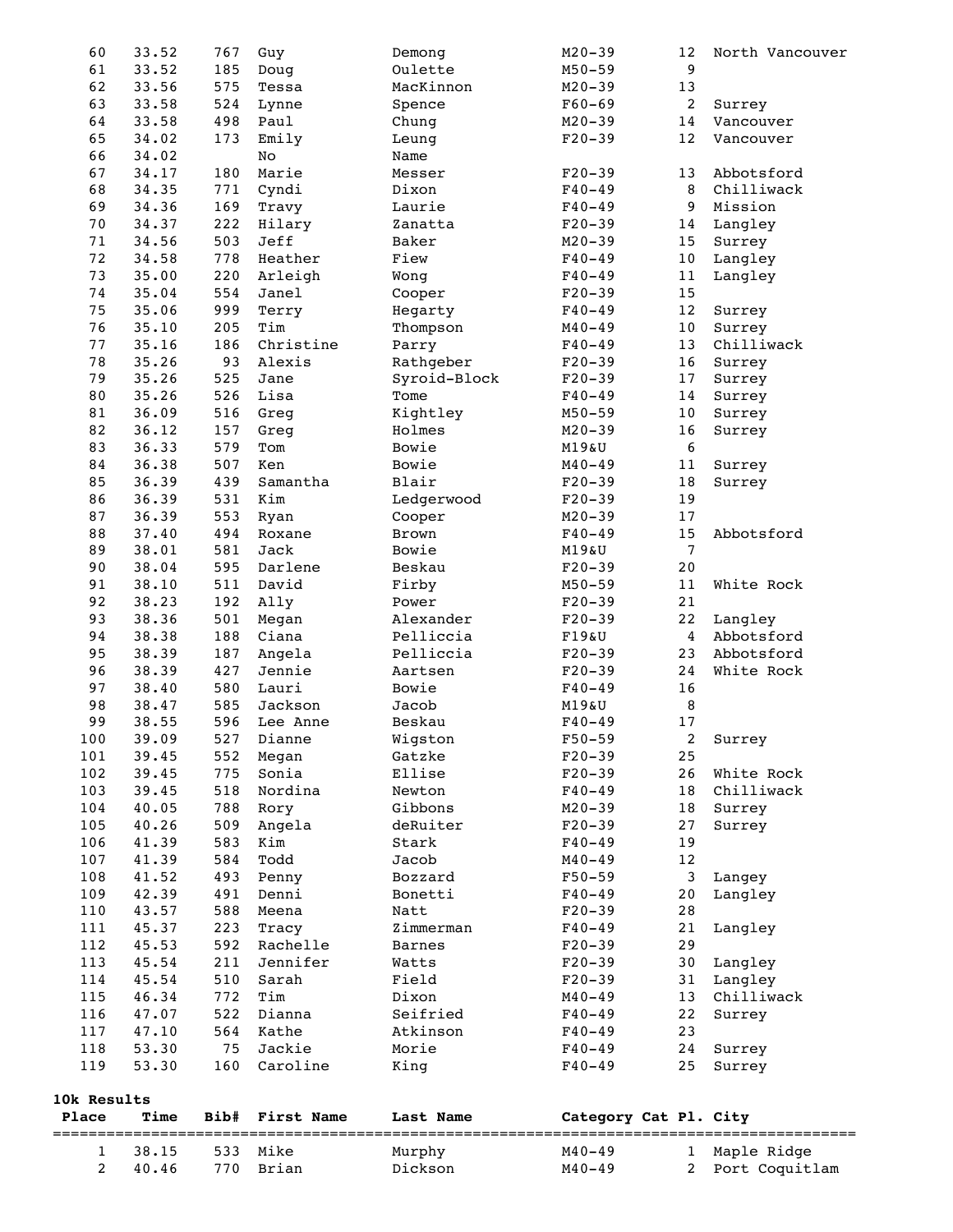| 3                | 40.58 | 166    | Eric         | Laurie       | $M20 - 39$ | 1                | Mission         |
|------------------|-------|--------|--------------|--------------|------------|------------------|-----------------|
| $\boldsymbol{4}$ | 41.05 | 774    | Robert       | Durrant      | $M40 - 49$ | 3                | Langley         |
| 5                | 42.05 | 167    | Graham       | Laurie       | $M20 - 39$ | $\overline{c}$   | Mission         |
| 6                | 42.06 | 545    | <b>Brett</b> | Armstrong    | $M40 - 49$ | $\boldsymbol{4}$ | Surrey          |
| 7                | 42.56 | 762    | <b>Bryce</b> | Danek        | $M20 - 39$ | 3                | Langley         |
| 8                | 42.59 | 434    | Rob          | Barber       | $M50 - 59$ | $\mathbf 1$      | Surrey          |
| 9                | 43.14 | 209    | Darren       | Walton       | $M40 - 49$ | 5                | Surrey          |
| 10               | 43.20 | 212    | Joshua       | Weiss        | $M20 - 39$ | $\boldsymbol{4}$ | Surrey          |
| 11               | 43.27 | 189    | Shannon      | Penway       | $F20-39$   | $\mathbf{1}$     | North Vancouver |
| 12               | 43.34 | 536    | Sean         | Baker        | $M20 - 39$ | 5                |                 |
| 13               | 43.48 | 577    | Marc         | de Geus      | $M20 - 39$ | $\boldsymbol{6}$ |                 |
| 14               | 44.20 | 558    | James        | Gilliland    | $M40 - 49$ | 6                |                 |
| 15               | 44.26 | 766    | Ted          | de St. Croix | $M50 - 59$ | $\overline{c}$   | Surrey          |
| 16               | 44.45 | 217    | Olivia       | Willett      | F19&U      | $\mathbf 1$      | Coquitlam       |
| $17$             | 45.58 | 168    | Randy        | Laurie       | $M40 - 49$ | 7                | Mission         |
|                  |       |        |              |              |            |                  |                 |
| $18\,$           | 46.07 | 769    | Iqbal Singh  | Dhatt        | $M20 - 39$ | 7                | Surrey          |
| 19               | 46.13 | 206    | Daljit Singh | Tiwana       | $M40 - 49$ | 8                | Surrey          |
| 20               | 46.44 | 786    | Rob          | Fransen      | $M50 - 59$ | 3                | Aldergrove      |
| 21               | 47.12 | 218    | Sam          | Willett      | M19&U      | $\mathbf 1$      | Coquitlam       |
| 22               | 47.36 | 431    | Anthony      | Barber       | $M20 - 39$ | 8                | Surrey          |
| 23               | 47.51 | 174    | Jim          | Lomax        | $M40 - 49$ | 9                | Langley         |
| 24               | 49.11 | 181    | Jamie        | Morrison     | $M20 - 39$ | 9                | Surrey          |
| 25               | 49.40 | 433    | Kyle         | Barber       | $M20 - 39$ | 10               | Langley         |
| 26               | 49.43 | 154    | Sarah        | Hickey       | $F20-39$   | 2                | Langley         |
| 27               | 49.58 | 155    | Geoff        | Hughes-Games | $M50 - 59$ | $\overline{4}$   | Abbotsford      |
| 28               | 50.03 | 506    | Dave         | Block        | $M40 - 49$ | 10               | Surrey          |
| 29               | 50.15 | 515    | Ron          | Hintsche     | $M50 - 59$ | 5                | Langley         |
| 30               | 50.20 | 76     | David        | Morris       | $M20 - 39$ | 11               | Surrey          |
| 31               | 52.25 | 184    | Michael      | O'Grady      | $M60 - 69$ | $\mathbf{1}$     | White Rock      |
| 32               | 52.56 | 544    | Mark         | Hyder        | $M60 - 69$ | $\boldsymbol{2}$ |                 |
| 33               | 53.05 | 153    | Stan         | Hembrough    | $M40 - 49$ | 11               | Surrey          |
| 34               | 53.24 | 158    | Rita         | Jeffrey      | $F40 - 49$ | $\mathbf 1$      | Surrey          |
| 35               | 53.25 | 556    | Jim          | Marcotte     | $M60 - 69$ | $\mathbf{3}$     |                 |
| 36               | 53.34 | 18     | Gordie       | Chin         | $M20 - 39$ | 12               | Vancouver       |
| 37               | 53.34 | 49     | Wes          | Hansen       | $M20 - 39$ | 13               | Surrey          |
| 38               | 53.40 | 576    | Mike         | Wick         | $M40 - 49$ | 12               |                 |
| 39               | 54.08 | 502    |              | Antoniazzi   | $M50 - 59$ | $\boldsymbol{6}$ |                 |
|                  |       |        | Roger        | Todd         |            |                  | Surrey          |
| 40               | 54.21 | 207    | Sherri       |              | $F40 - 49$ | $\boldsymbol{2}$ | Langley         |
| 41               | 54.36 | 539    | Ingo         | Jackisch     | $M50 - 59$ | 7                |                 |
| 42               | 55.10 | 508    | <b>Brad</b>  | Daisley      | $M50 - 59$ | 8                | Langley         |
| 43               | 55.16 | 2      | Solomon      | Amanuel      | $M40 - 49$ | 13               | Langley         |
| 44               | 55.20 | 201    | Dan          | Stephanson   | $M40 - 49$ | 14               | Abbotsford      |
| 45               | 55.50 |        | $_{\rm NO}$  | Name         |            |                  |                 |
| 46               | 55.53 | $1\,1$ | Jeff         | Berger       | $M20 - 39$ | 14               | Surrey          |
| 47               | 55.57 | 204    | Mona         | Sytsma       | $F20-39$   | 3                | Langley         |
| 48               | 56.04 | 58     | Mile         | Jovanovic    | $M50 - 59$ | 9                | Surrey          |
| 49               | 56.41 | 562    | Philip       | Cilliers     | $M50 - 59$ | 10               |                 |
| 50               | 56.47 | 432    | Darlene      | Barber       | $F50 - 59$ | $\mathbf{1}$     | Surrey          |
| 51               | 56.50 | 537    | Courtney     | Martens      | $F20-39$   | $\bf{4}$         |                 |
| 52               | 56.53 | 165    | Bianca       | Langrick     | $F20-39$   | 5                | Surrey          |
| 53               | 57.43 | 998    | Kevin        | Heath        | $M50 - 59$ | 11               | Surrey          |
| 54               | 58.04 | 568    | Ryan         | Flatt        | $M20 - 39$ | 15               |                 |
| 55               | 58.05 | 198    | Rhea         | Schurman     | $F20-39$   | $\boldsymbol{6}$ | Langley         |
| 56               | 58.37 | 549    | Walt         | Siemens      | $M50 - 59$ | 12               | Abbotsford      |
| 57               | 58.44 | 543    | Robin        | Anderson     | $M50 - 59$ | 13               |                 |
| 58               | 59.08 | 175    | Carolyn      | Macharen     | $F40 - 49$ | 3                | Langley         |
| 59               | 59.21 | 571    | Myles        | Krauchi      | $M20 - 39$ | 16               |                 |
| 60               | 59.21 | 563    | Mike         | Novakowsky   | $M40 - 49$ | 15               |                 |
| 61               | 59.27 | 436    | Karen        | Bentley      | $F40 - 49$ | $\boldsymbol{4}$ | Fort Langley    |
| 62               | 59.48 | 560    | Carley       | Krenn        | $F20-39$   | 7                |                 |
| 63               | 60.08 | 546    | Brian        | Parkinson    | $M70+$     | $\,1\,$          |                 |
| 64               | 60.27 | 197    | Neil         | Schasny      | $M20 - 39$ | 17               | Langley         |
| 65               | 60.51 | 500    | Neil         | Cole         | $M40 - 49$ | 16               | Abbotsford      |
| 66               | 61.24 | 764    | Gareth       | Davis        | $M20 - 39$ | 18               | Surrey          |
| 67               | 61.24 | 555    | Russ         | Simpson      | $M60 - 69$ | $\bf{4}$         |                 |
| 68               | 61.45 | 557    | Marya        | MacAulay     | $F20-39$   | $\, 8$           |                 |
|                  |       |        |              |              |            |                  |                 |